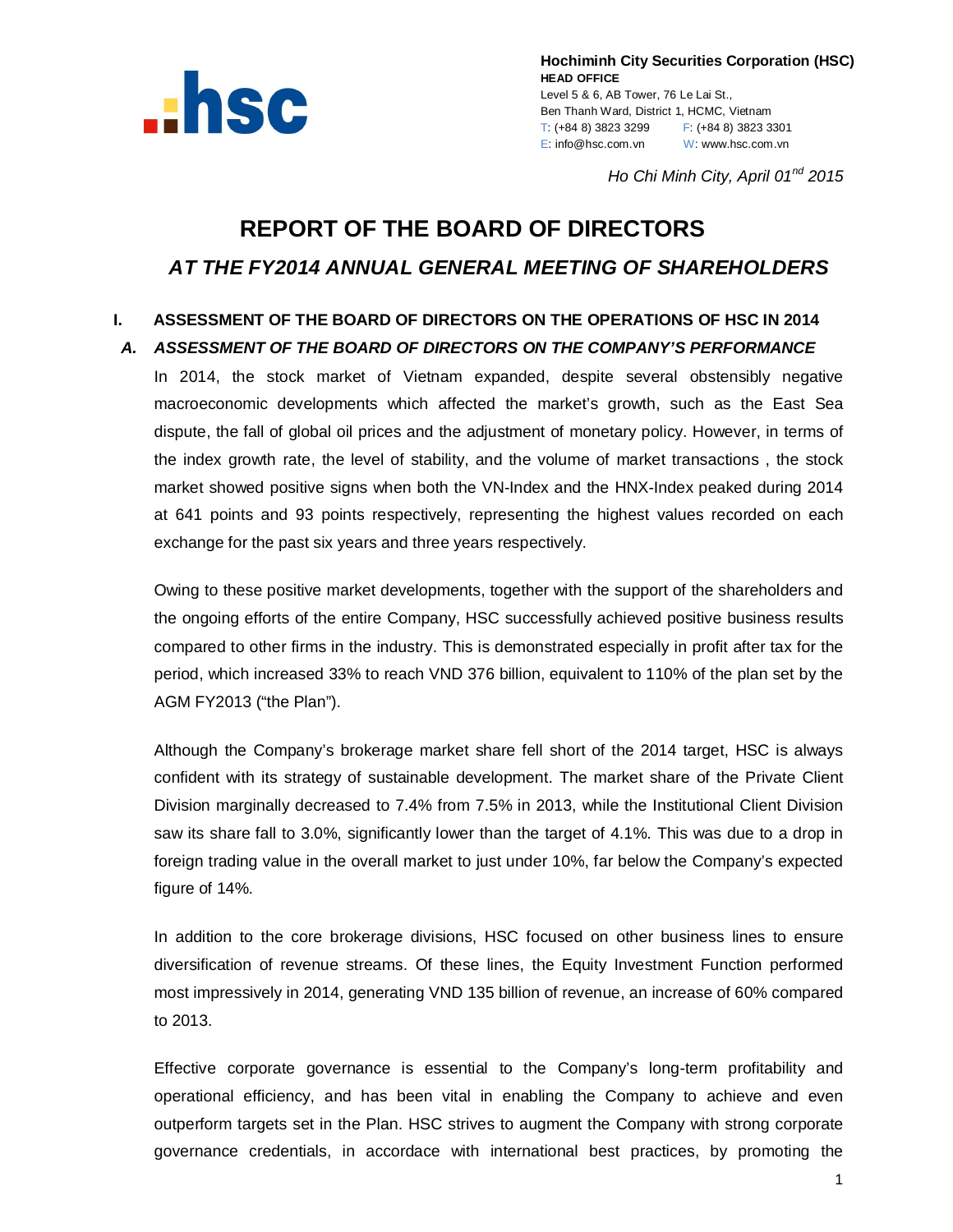awareness and efforts of all employees, members of the Board of Directors and members of the Supervisory Board. In addition to complying with all laws and regulations, HSC has commenced the implementation of processesconstructed from the BPI project; supervised and managed closely therisk management activity. To this end, the Company has established an Internal Audit Function to regularly audit each business unit in the Company. Furthermore, the Company seeks to provide relevant, accurate and transparent information on a timely basis to its stakeholders, and to undertake effective corporate social responsibility ("CSR") activities.

HSC focuses on improving the quality and diversification of its products and services. The Company is fully aware of the emerging trend for new derivative products, and in 2014, HSC pioneered transactions in domestic ETF fund certificates as one of the founding members and Authorised Participants of the VFMVN30 ETF. HSC is also carrying out research and preparing IT system for derivative products, to be introduced to the market in the future. In early 2015, HSC launched HSC Trade Pro, an online trading application for the iPad, boasting comprehensive functionality and easy to use, responsive features to enable investors to manage and execute transactions more efficiently and effectively. Also in early 2015, HSC also launched a new website, adhering to responsive web design principles and compatible with electronic devices such as smartphones, laptops and tablets; further illustrating the Company's ongoing commitment to providing information and support to clients and partners in the most convenient manner, taking advantage of technological progress where appropriate.

In addition to business development and corporate governance, HSC is also aware of its social responsibilities in building a well-treated, contented workforce, and contributing to the society of Vietnam, especially in fostering future leaders. In 2014, HSC signed a strategic cooperation agreement with the Ho Chi Minh City Universtity of Economics and Law. Accordingly, HSC will sponsor the University with VND 500 million for a five-year partnership from 2014 to 2019, including the support of FESE, its virtual stock exchange. This will provide opportunities for students to gain exposure to stock markets and should also strenghthen relations between the Company and the University, which helps to enhance quality of human resources. In addition, HSC also supports AIESEC, the international student organisation; several career orientation workshops; and the Youth Unions at reputable educationl institutions such as Ho Chi Minh City Open University and the University of Foreign Trade Ho Chi Minh City.

The effectiveness of the efforts described above is demonstrated in the awards and accolades received by the Company in 2014, including receiving the "Best Brokerage House in Vietnam" and "Best M&A House in Vietnam" awards at the "Asset Triple A Country Awards 2014" competition, organised by *The Asset Magazine*; and being included in the "Top 50 Listed Companies in Vietnam" by *Forbes Vietnam*. Many other awards and accolades were received in the period, as detailed in the Awards section on page 14.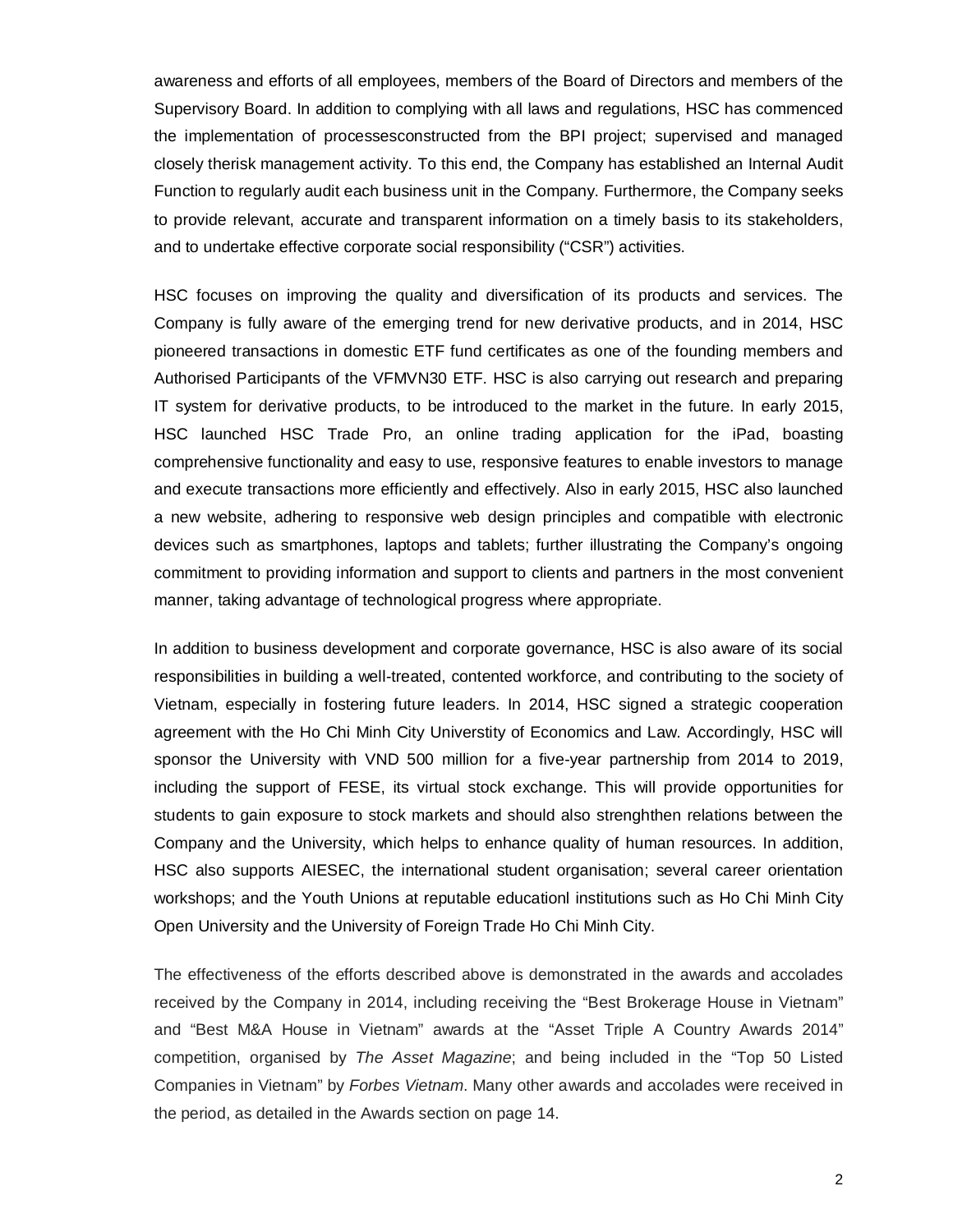# *B. ASSESSMENT OF THE BOARD OF DIRECTORS ON THE OPERATIONS OF THE MANAGEMENT TEAM*

In 2014, the Board of Directors supervised the activities of the CEO and Management Team relating to the implementation of resolutions of the FY2013 AGM, as detailed below.

#### **1. Methods of supervision**

- The Board of Directors and the Supervisory Board thoroughly understood the operations of the Company, enabling them to assist the CEO and the Management Team in the fulfilment of their respective responsibilities.
- Representatives of the Board sub-committees regularly reported at the meetings of the Board of Directors, as follows:
	- The Board Risk Management Committee reported crucial risks arising during each quarter, and suggested practical solutions to mitigate these risks; and
	- The Board Internal Audit Committee reported on the internal audits conducted in the quarter, including audit findings and recommendations.

The Board of Directors and the Supervisory Board assessed the feasibility of the action plan and all recommendations, seeking to provide more practical solutions where applicable.

 The Board of Directors issued resolutions after each periodic meeting and upon request, to approve the business results for the most recent quarter. The Board also contributed valuable knowledge and input relating to the markets which were taken into account in formulating business plans for the subsequent quarter; communicated strategic plans in order for the CEO and Management Team to implement accordingly; and reviewed other issues under its authority.

#### **2. Results of supervision**

2014 was a positive year for HSC in terms of both financial performance and corporate governance.

| <b>Target</b>     | 2014    | 2013    | $\%$<br>change | <b>Plan 2014</b> | % completion of<br>the Plan 2014 |
|-------------------|---------|---------|----------------|------------------|----------------------------------|
| Revenue           | 831,135 | 634,760 | 31%            | 744.761          | 112%                             |
| Profit before tax | 481,447 | 375,428 | 28%            | 437,810          | 110%                             |
| Profit after tax  | 376,152 | 282,174 | 33%            | 341,492          | 110%                             |

#### **Revenue and profit achievements**

*Unit: VND million*

#### **Corporate governance achievements**

- Establishment of the Board Internal Audit Committee and approval of the Internal Audit Charter and Internal Audit Manual; and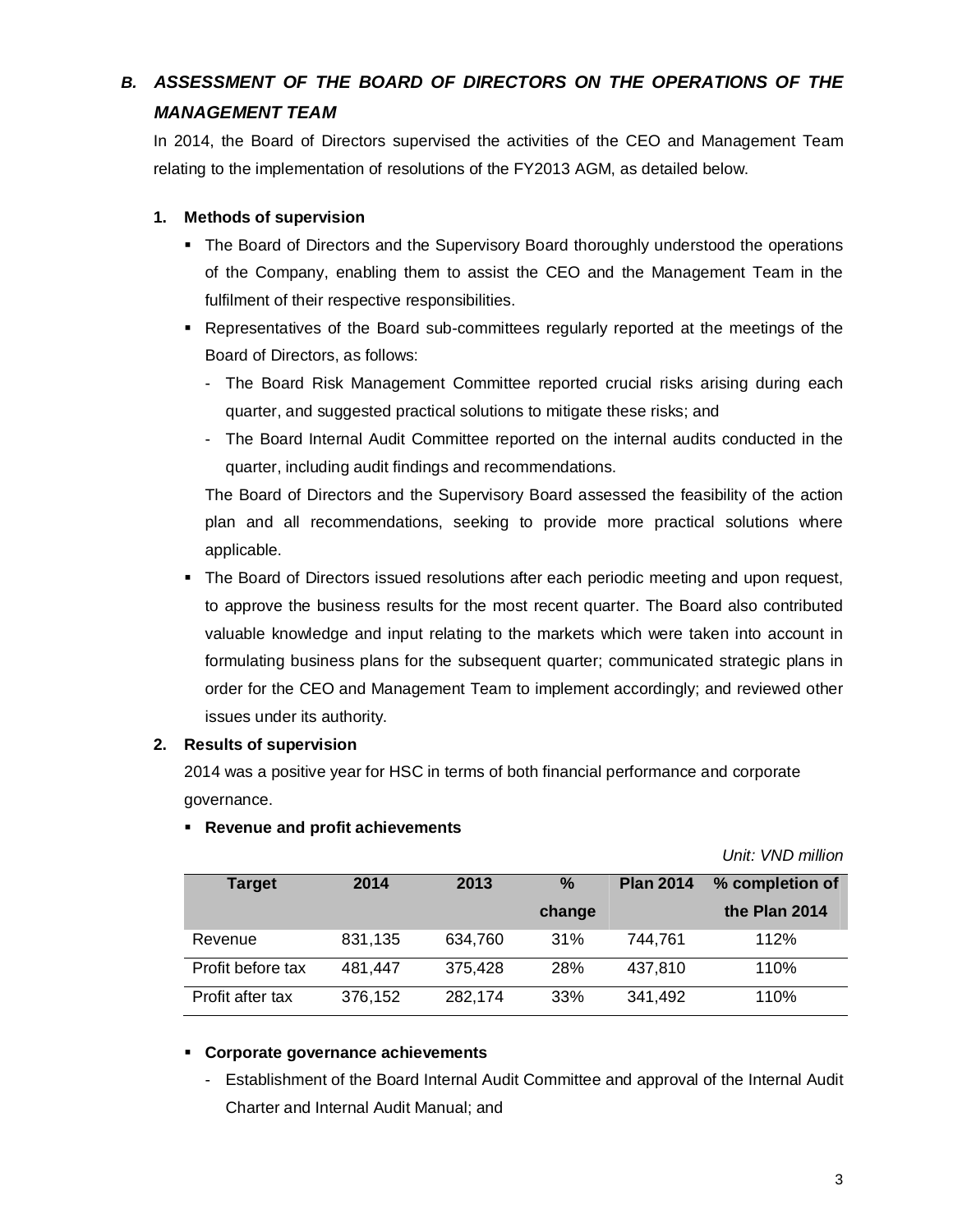- Strengthening of risk management activities through the implementation of the BPI project.

#### **3. Conclusion**

In accordance with the Charter of the Company, as well as with all other internal regulations, the Board of Directors delegates power to the Management Team to carry out the day-today operational activities of the Company and implement strategic decisions and business plans as approved by the Board of Directors and at AGMs. Through the supervision of quarterly reports on business performance and the Company's day-to-day operations, as well as extraordinary reports, the Board of Directors evaluates that the CEO and Management Team have executed their duties in compliance with prevailing laws; the Charter of the Company; the decisions of the AGM and the Board of Directors; and with professionalism and integrity, thus protecting the interests of the Company and its shareholders. The CEO and Management Team exceeded the Plan in 2014 in terms of financial performance, and successfully moved the Company in a sustainable direction, strengthening both corporate governance and risk control and management mechanisms in the process.

# *C. PLANS, DIRECTION OF THE BOARD OF DIRECTORS*

While 2015 could potentially be a difficult year for the economy as a whole, the stock market will still have opportunities to grow. Low interest rates, declining inflation, continuing GDP growth and improving governance are all good signs for the stock market in 2015. This promises to be the last year in the equitisation of SOEs, which should increase supply for the stock market once these enterprises are listed. Moreover, the growing diversity of derivative products on offer may significantly increase the liquidity of the stock market in 2015. Therefore, in order to increase efficiency in the management of shareholders' equity, as well as to maintain HSC's position as a leading securities company in Vietnam, the Board of Directors will focus on the following activities in 2015:

- Development of a five-year strategic plan for the period 2015–2020;
- Strenghthening and promotion of the development of core businesses by expanding the operational network and diversifying products and services;
- Improvement of corporate governance and enhancement of the role of governance and risk management in finance management, accounting and enterprise risk management, by increasing the capabilities of the committees under the Board of Directors;
- Continuing to enhance transparency in business operations, and extending the influence of independent members of the Board of Directors;
- Driving forward with the standardisation of all procedures and processes performed in the Company, in order to ensure efficiency in operations and full compliance with laws, especially in relation to information security, risk management, internal controls, internal audit and margin lending;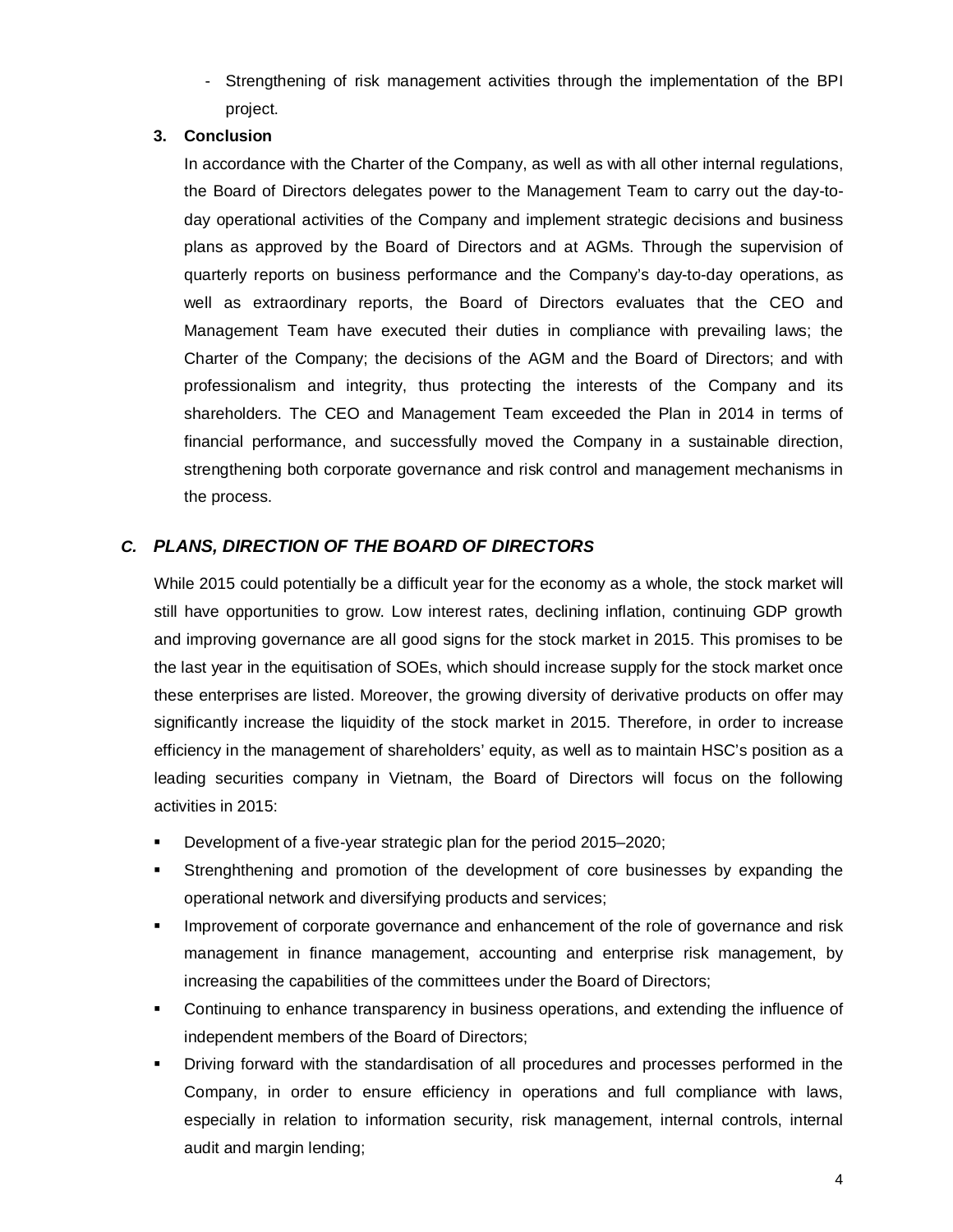- Increasing the efficiency in using capital through the promotion of the strengths of current products and services, as well as through the research and development of new products and services to meet both international standards and customer needs;
- Research, preparation and implementation of derivative products in order to expand growth opportunities in the near future;
- Promotion and enhancement of corporate values based on sustainable development through the creation of a strategic CSR development plan;
- Acceleration of the implementation of a succession development plan at a management level; and
- Maximising profitability for shareholders in balance with the responsible and sustainable management of the Company,

#### **II. REPORT OF THE BOARD OF DIRECTORS IN 2014**

## *A. THE BOARD OF DIRECTORS*

#### **1. Introduction of the Board of Directors**

In accordance with the provisions of the Law on Enterprises and the Charter of HSC, the Board of Directors is the governing body of the Company which has ultimate decision-making authority, and it is empowered on behalf of the Company to carry out its duties and fulfil its obligations to the shareholders, which are not necessarily under the jurisdiction of the AGM. In 2014, HSC's Board of Directors carried out its duties in accordance with the provisions of the Company Charter and Corporate Governance Regulations, with seven members, including two independent members, three non-executive members and two executive members*.*

The independent members are Do Hung Viet (Chairman of the Board of Directors) and Pham Nghiem Xuan Bac (Member). Two of the three non-executive members are Nguyen Thanh Liem (Vice Chairman of the Board of Directors) and Hoang Dinh Thang (Member), are authorised representatives of Ho Chi Minh City Finance and Investment Company ("HFIC"), the major stateowned shareholder owning 29.47% of charter capital. Le Anh Minh (Vice Chairman of the Board of Directors) is the authorised representative of Dragon Capital Markets Limited, the major foreign shareholder, owning 30.87% of charter capital. The remaining two executive members are Johan Nyvene (CEO) and Trinh Hoai Giang (Deputy CEO).

#### **2. Committees under the Board of Directors**

In order to improve the efficiency of corporate governance in accordance with prevailing regulations and international standards, the Board of Directors established two committees under the Board of Directors, as detailed below, whose duties are to consult and assist the Board of Directors in maintaining and reinforcing the internal control environment of the Company.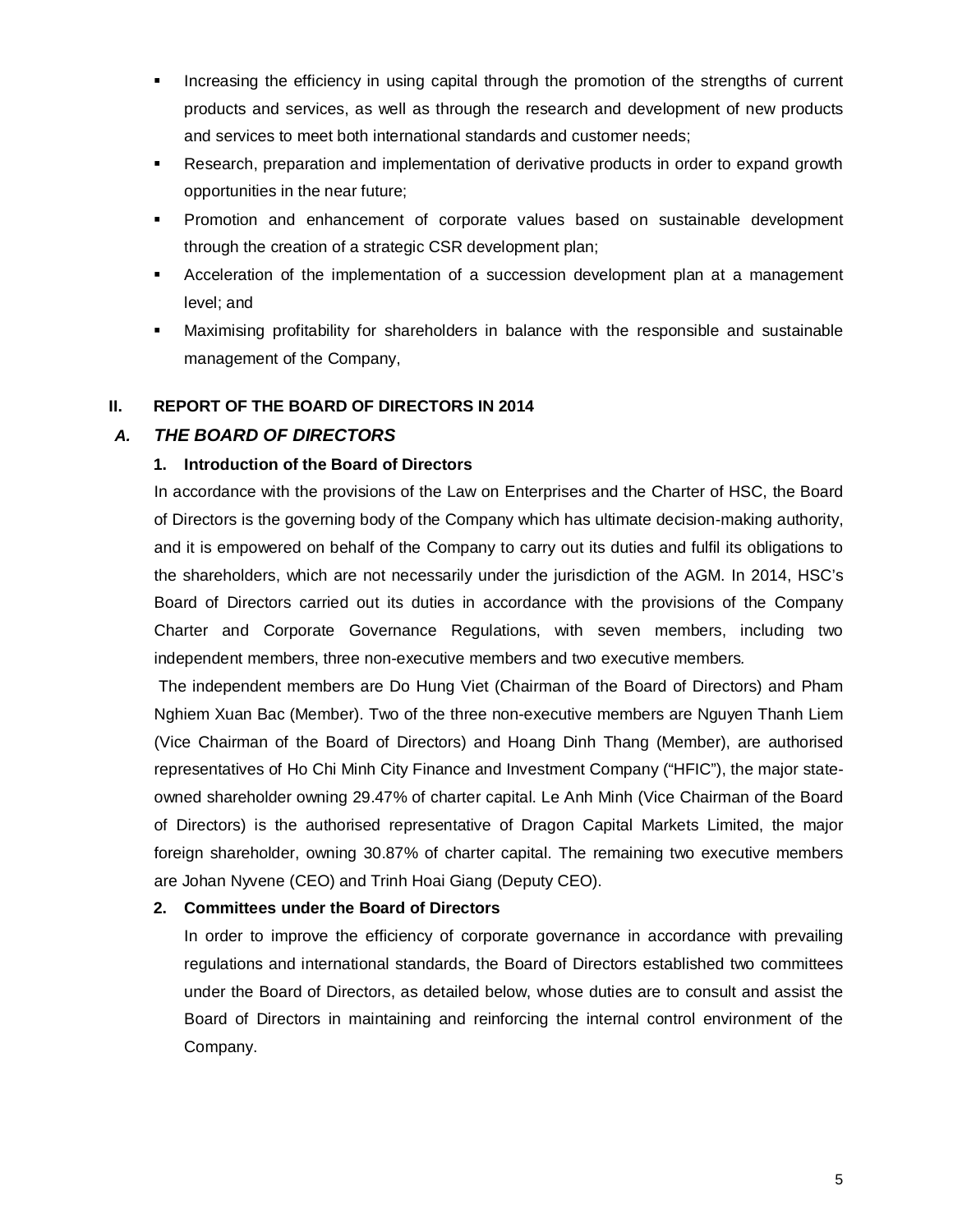#### **Board Risk Management Committee**

Le Anh Minh is the Chairman of the Board Risk Management Committee. The other members of the committee are two independent members of the Board of Directors, as detailed below.

| No. | <b>Name</b>          | <b>Positions</b>                                         |
|-----|----------------------|----------------------------------------------------------|
| 01  | Le Anh Minh          | Vice Chairman of the Board of Directors; Chairman of the |
|     |                      | Committee                                                |
| 02  | Do Hung Viet         | Chairman of the Board of Directors; Member of the        |
|     |                      | Committee                                                |
| 03  | Pham Nghiem Xuan Bac | Member of the Board of Directors:<br>Member of the       |
|     |                      | Committee                                                |

#### **Board Audit Committee**

Do Hung Viet is the Chairman of the Board Audit Committee. The other two members are Hoang Dinh Thang, a non-executive member, and Dang Nguyet Minh, a member of the Supervisory Board, as detailed below.

| No. | <b>Name</b>      | <b>Positions</b>                                    |
|-----|------------------|-----------------------------------------------------|
| 01  | Do Hung Viet     | Chairman of the Board of Directors; Chairman of the |
|     |                  | Committee                                           |
| 02  | Hoang Dinh Thang | Member of the Board of Directors; Member of the     |
|     |                  | Committee                                           |
| 03  | Dang Nguyet Minh | Member of the Supervisory Board; Member of the      |
|     |                  | Committee                                           |

#### **3. Operations of the Board of Directors**

In accordance with the provisions of the Company Charter, in 2014, the Board of Directors arranged quarterly meetings to discuss and reach consensus on important decisions within the authority of the Board of Directors. As a result, they were able to provide strategic direction to the commercial operations of the Company, in response to market conditions. The Board of Directors held eleven such meetings in total during the period, including seven office meetings and four meetings in form of the collection of written opinions. At these meetings, the Board of Directors announced quarterly business results and market commentary, reviewed strategic plans for the subsequent quarter, and approved other matters under their authority. Members of the Board of Directors participated in, contributed opinions to and voted on resolutions, which were approved when there was agreement from over half of the total number of board members. All office meetings held by the Board of Directors included the presence of the Chairman of the Supervisory Board and/or members of the Audit Committee as observers.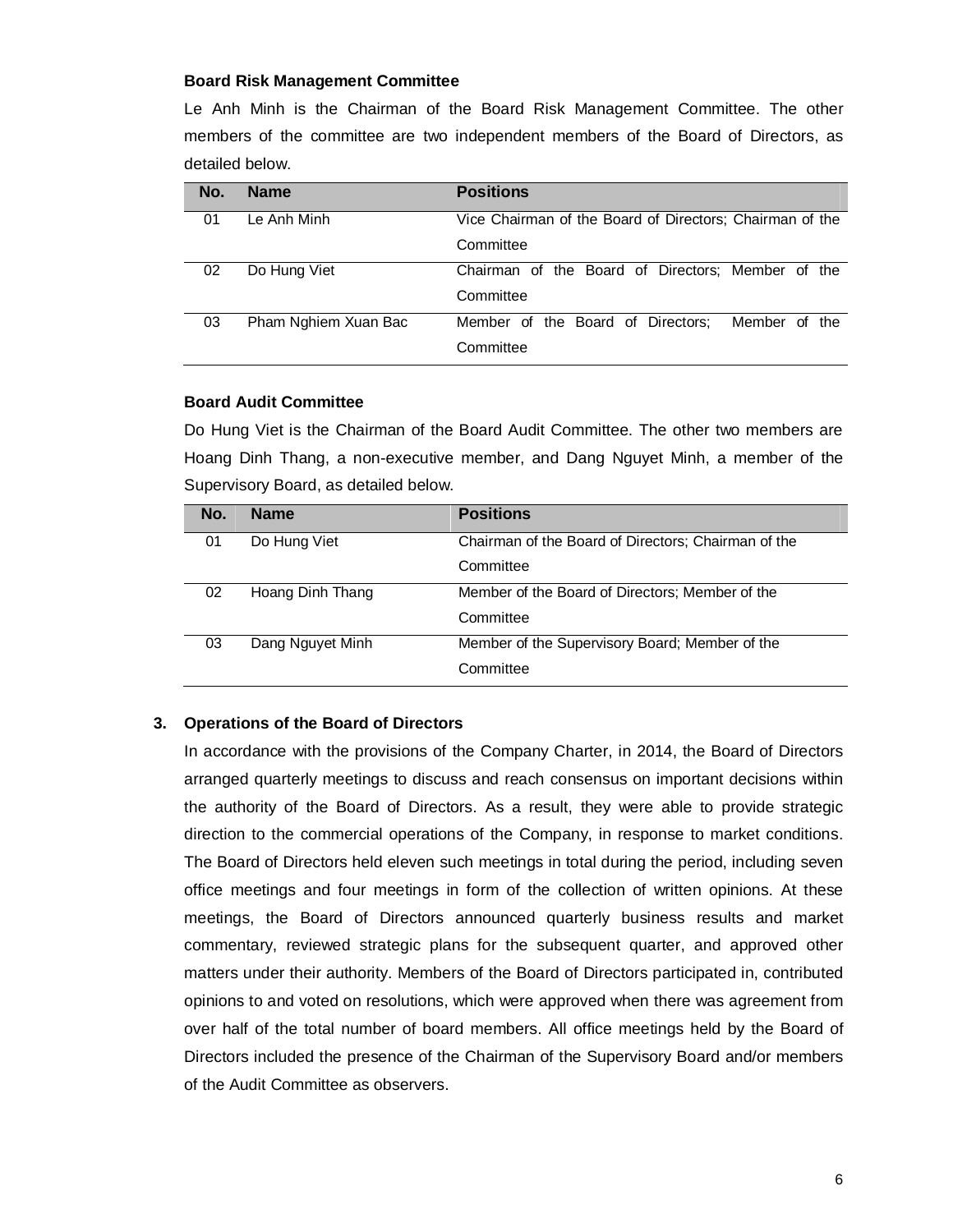| No. | <b>Board</b><br>members | <b>Position</b> | <b>Meetings</b><br>attended |      | <b>Reasons for</b><br>absence |
|-----|-------------------------|-----------------|-----------------------------|------|-------------------------------|
|     |                         |                 |                             |      | Medical reason,               |
| 01  | Do Hung Viet            | Chairman        | 10/11                       | 90%  | authorised                    |
| 02  | Le Anh Minh             | Vice            | 11/11                       | 100% |                               |
|     |                         | Chairman        |                             |      |                               |
|     |                         |                 |                             |      | On business trip,             |
| 03  | Nguyen Thanh Liem       | Vice            | 10/11                       | 90%  | authorised                    |
|     |                         | Chairman        |                             |      |                               |
| 04  | Pham Nghiem Xuan        | Member          | 11/11                       | 100% |                               |
|     | Bac                     |                 |                             |      |                               |
|     |                         |                 |                             |      | On business trip,             |
| 05  | Hoang Dinh Thang        | Member          | 10/11                       | 90%  | authorised                    |
| 06  | Johan Nyvene            | Member          | 11/11                       | 100% |                               |
| 07  | Trinh Hoai Giang        | Member          | 11/11                       | 100% |                               |

#### **Meetings of the Board of Directors in 2014**

# **Issues approved in the resolutions of the Board of Directors**

| <b>Session</b>                      | <b>Resolution</b><br>number                                  | <b>Number of</b><br><b>Participants</b>         | <b>Content</b>                                                                                                                                                                                                                                                                                                                                                                                                                                                                                        |
|-------------------------------------|--------------------------------------------------------------|-------------------------------------------------|-------------------------------------------------------------------------------------------------------------------------------------------------------------------------------------------------------------------------------------------------------------------------------------------------------------------------------------------------------------------------------------------------------------------------------------------------------------------------------------------------------|
| Session 1<br>15<br>January<br>2014  | 01/2014/NQ-<br><b>HĐQT</b>                                   | 6/7<br>Observer:<br>Supervisory<br><b>Board</b> | Reporting of financial results in 2013<br>$ \,$<br>Forecasting of the Plan for 2014<br>Approval of Corporate Risk Management<br>Manual<br>Reporting<br>of risk<br>management<br>activities<br>$-$<br>through establishing Internal Audit Function<br>and selecting KPMG as co-sourcing internal<br>auditor<br>Approval of the establishment of the Board<br>Internal Audit Committee under the Board of<br><b>Directors</b><br>Approval of the meeting schedule for the<br>Board of Directors in 2014 |
| Session<br>21<br>February<br>2014   | 02/2014/NQ-<br><b>HĐOT</b><br>Collecting written<br>opinions |                                                 | Approval of the time, venue and content of the<br>FY2013 AGM and the main content of the reports<br>to be presented at the meeting                                                                                                                                                                                                                                                                                                                                                                    |
| Session 3<br>28<br>February<br>2014 | 03/2014/NQ-<br><b>HĐQT</b><br>Collecting written<br>opinions |                                                 | Approval of the loans and credit limits at the Ho<br>Chi<br>Minh<br>City<br>Development<br>Joint<br><b>Stock</b><br>Commercial Bank ("HD Bank") and the Bank for<br>Investment and Development of Vietnam ("BIDV")                                                                                                                                                                                                                                                                                    |
| Session 4<br>21 March<br>2014       | 04/2014/NQ-<br><b>HĐQT</b>                                   | 5/7<br>Observer:<br>Supervisory<br><b>Board</b> | Forecast of the revised business plan for 2014<br>Approval of the second dividend for the 2013<br>financial year<br>Presentation to the AGM on the topic of<br>$ \,$<br>foreign ownership limits<br>Approval of the content of HSC's loan<br>agreement and limit with HD Bank<br>Adjustment to the total transaction value of                                                                                                                                                                         |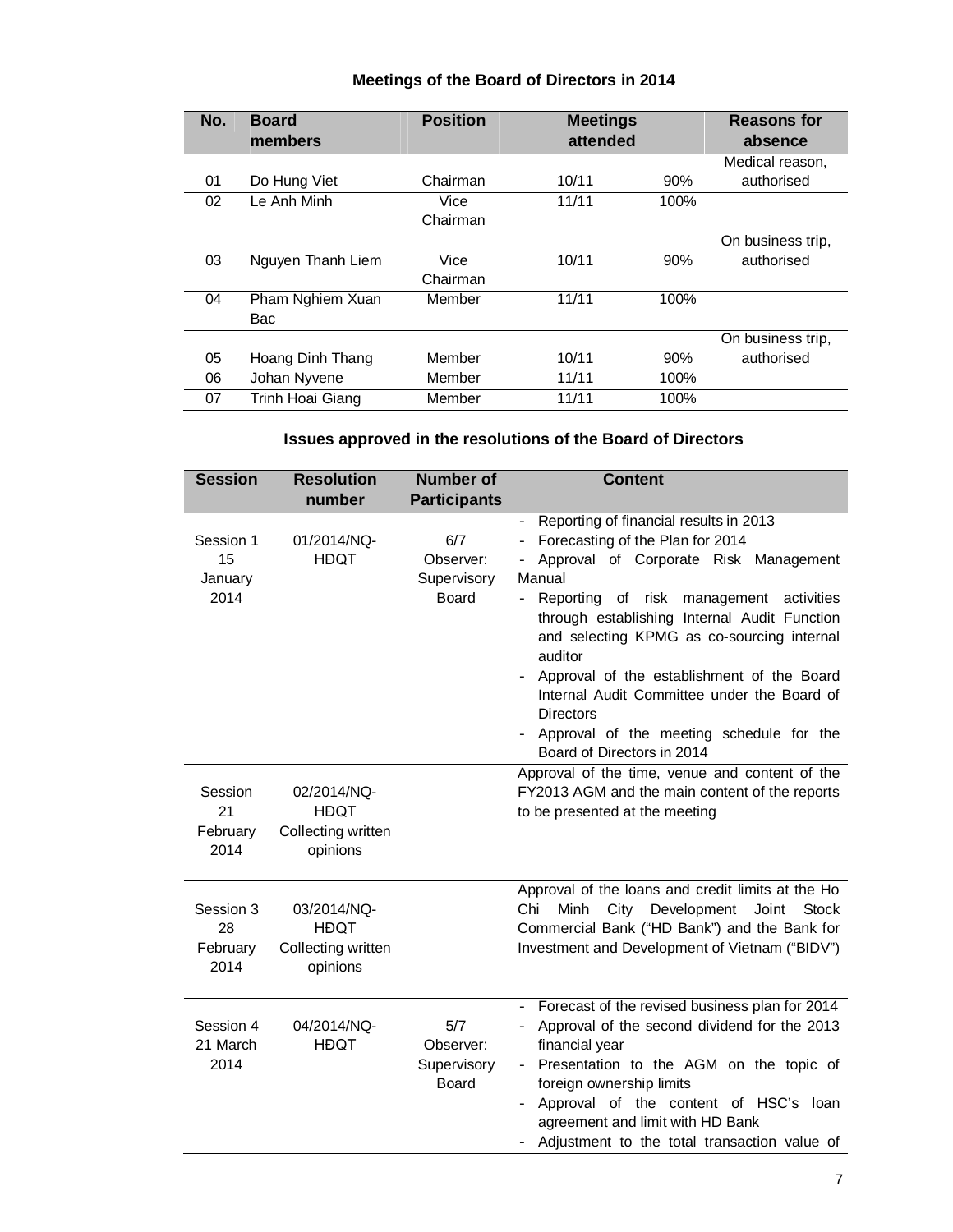| <b>Session</b>                      | <b>Resolution</b><br>number                                  | <b>Number of</b><br><b>Participants</b>         | <b>Content</b>                                                                                                                                                                                                                                                                                                                                                                                                                                                                                                                                                                                                                              |
|-------------------------------------|--------------------------------------------------------------|-------------------------------------------------|---------------------------------------------------------------------------------------------------------------------------------------------------------------------------------------------------------------------------------------------------------------------------------------------------------------------------------------------------------------------------------------------------------------------------------------------------------------------------------------------------------------------------------------------------------------------------------------------------------------------------------------------|
|                                     |                                                              |                                                 | margin lending                                                                                                                                                                                                                                                                                                                                                                                                                                                                                                                                                                                                                              |
| Session 5<br>08 May<br>2014         | 05/2014/NQ-<br><b>HĐQT</b>                                   | 7/7<br>Observer:<br>Supervisory<br><b>Board</b> | Approval of the short-term credit facility<br>provided by the Joint Stock Commercial Bank<br>for Foreign Trade of Vietnam to HSC                                                                                                                                                                                                                                                                                                                                                                                                                                                                                                            |
| Session 6<br>30 May<br>2014         | 06/2014/NQ-<br><b>HĐQT</b><br>Collecting written<br>opinions |                                                 | Approval of the selection of external auditors<br>for the 2014 financial year                                                                                                                                                                                                                                                                                                                                                                                                                                                                                                                                                               |
| Session 7<br>02 July<br>2014        | 07/2014/NQ-<br><b>HĐQT</b>                                   | 7/7<br>Observer:<br>Supervisory<br><b>Board</b> | - Reporting of financial results for the first six<br>months of 2014<br>Preparation of forecasts for the last six months<br>of 2014<br>Approval of the plan for the establishment of<br>transaction offices in provinces across the<br>country                                                                                                                                                                                                                                                                                                                                                                                              |
| Session 8<br>03<br>October<br>2014  | 08/2014/NQ-<br><b>HĐQT</b>                                   | 7/7<br>Observer:<br>Supervisory<br><b>Board</b> | Reporting of financial results for the first nine<br>$-$<br>months of 2014<br>Approval of company policy relating to minor<br>investments in IT systems in 2015; major<br>investments are subject to approval from the<br><b>Board of Directors</b><br>Approval of the operational ethos of the Board<br>Audit Committee and Internal Audit Charter<br>Approval of the content of the loan agreement<br>with Vietnam Martime Commercial Joint Stock<br>Bank<br>Agreement on the consultancy services<br>provided by Dragon Capital Markets Limited in<br>relation to the Company's operational<br>activities, as per HSC's business licence |
| Session 9<br>17<br>October<br>2014  | 09/2014/NQ-<br><b>HĐQT</b><br>Collecting written<br>opinion  |                                                 | Approval of the establishment of the Nguyen<br>Van Troi transaction office at room 02, ground<br>floor, CentrePoint Building, 106 Nguyen Van<br>Troi Street, Ward 8, Phu Nhuan District, Ho<br>Chi Minh City                                                                                                                                                                                                                                                                                                                                                                                                                                |
| Session10<br>01<br>December<br>2014 | 10/2014/NQ-<br><b>HĐQT</b>                                   | 7/7<br>Observer:<br>Supervisory<br><b>Board</b> | Approval of the establishment of Lang Ha<br>transaction<br>office at level 6, Vinaconex<br>building, 34 Lang Ha Street, Lang Ha Ward,<br>Dong Da District, Hanoi                                                                                                                                                                                                                                                                                                                                                                                                                                                                            |
| Session11<br>22<br>December<br>2014 | 11/2014/NQ-<br><b>HĐQT</b>                                   | 7/7<br>Observer:<br>Supervisory<br><b>Board</b> | Approval of the expected financial results of<br>the Company for 2014<br>Formulation of the business plan for 2015<br>Approval of the remuneration plan for 2014<br>Approval of the credit limits relating to margin<br>lending<br>Approval of the rate, payment method and the<br>time of payment of the first advanced dividend<br>in 2014                                                                                                                                                                                                                                                                                                |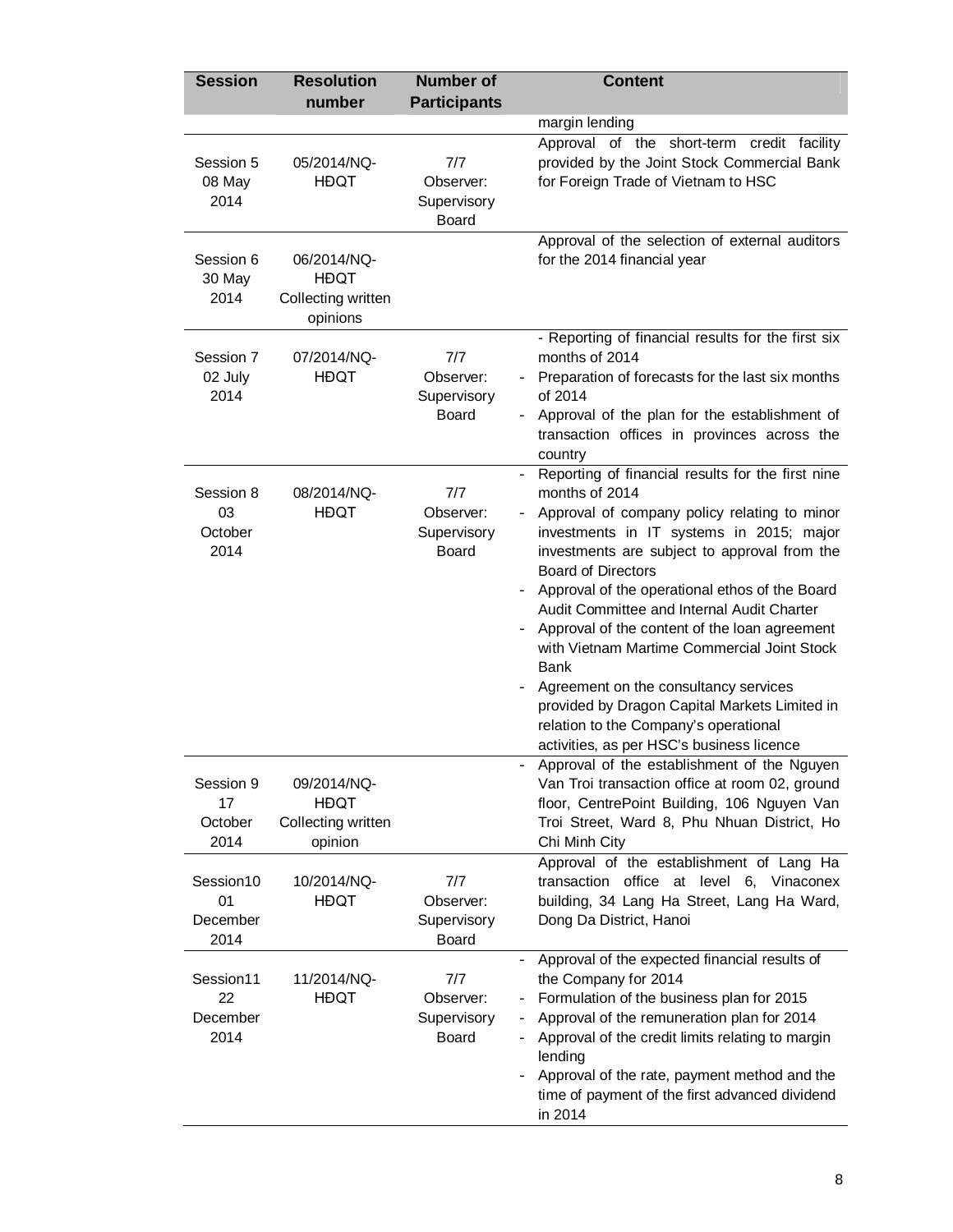#### **Decisions issued in 2014**

| <b>No</b> | Decision's<br>number | <b>Date</b>  | <b>Content</b>                                                        |
|-----------|----------------------|--------------|-----------------------------------------------------------------------|
| 01        | 01/2014/QD-HDQT      | 16 June 2014 | Decision on the arrangement of business<br>trips abroad for employees |

#### **4. Operations of non-executive members of the BODs:**

The current structure of the Board of Directors ensures the balance between executive and non-executive members, in which one-third of the total members of the Board of Directors are independent members. The independence of the members complies with the provisions of the Charter of the Company. This compliance assists the Board of Directors in reaching objective and independent decisions.

Most non-executive members are also members of sub-committees under the Board of Directors. Therefore, besides the universal duties of the Board of Directors, such members are responsible for assigned works at their respective sub-committees

#### **5. Operations of the sub-committees of the BODS**

#### **The Board Risk Management Committee**

The Board Risk Management Committee assists in supervising:

(i) The structure of corporate risk management;

(ii) Regulations and guidance on governance and risk evaluation;

(iii)Levels of risk tolerance;

(iv)The liquidity management and capital raising activities of the Company; and

(v)The efficiency of the Head of Risk Management Division.

The Risk Management Division identifies and reports the major risks faced by the organisation on a quarterly basis, together with an action plan and other findings, to the Board Risk Management Committee.

On a monthly basis, the Risk Management Executive Committee reports all transactions occurring in that month to the Board Risk Management Committee.

The Board Risk Management Committee arranges meetings to approve transactions within its authority whenever required.

#### **The Board Internal Audit Committee**

The Board Internal Audit Committee was established at the beginning of 2014 and has completed and submitted its Operating Principles and Charter for the Board of Directors' approval.

The Board Internal Audit Committee continues to cooperate on internal audit activities with KPMG Vietnam, as per a three-year partnership ending in 2016. During this partnership, the Internal Audit Function, as well as the Board Internal Audit Committee, will be trained by KPMG in the design of internal audit plans, and both counterparties will jointly implement the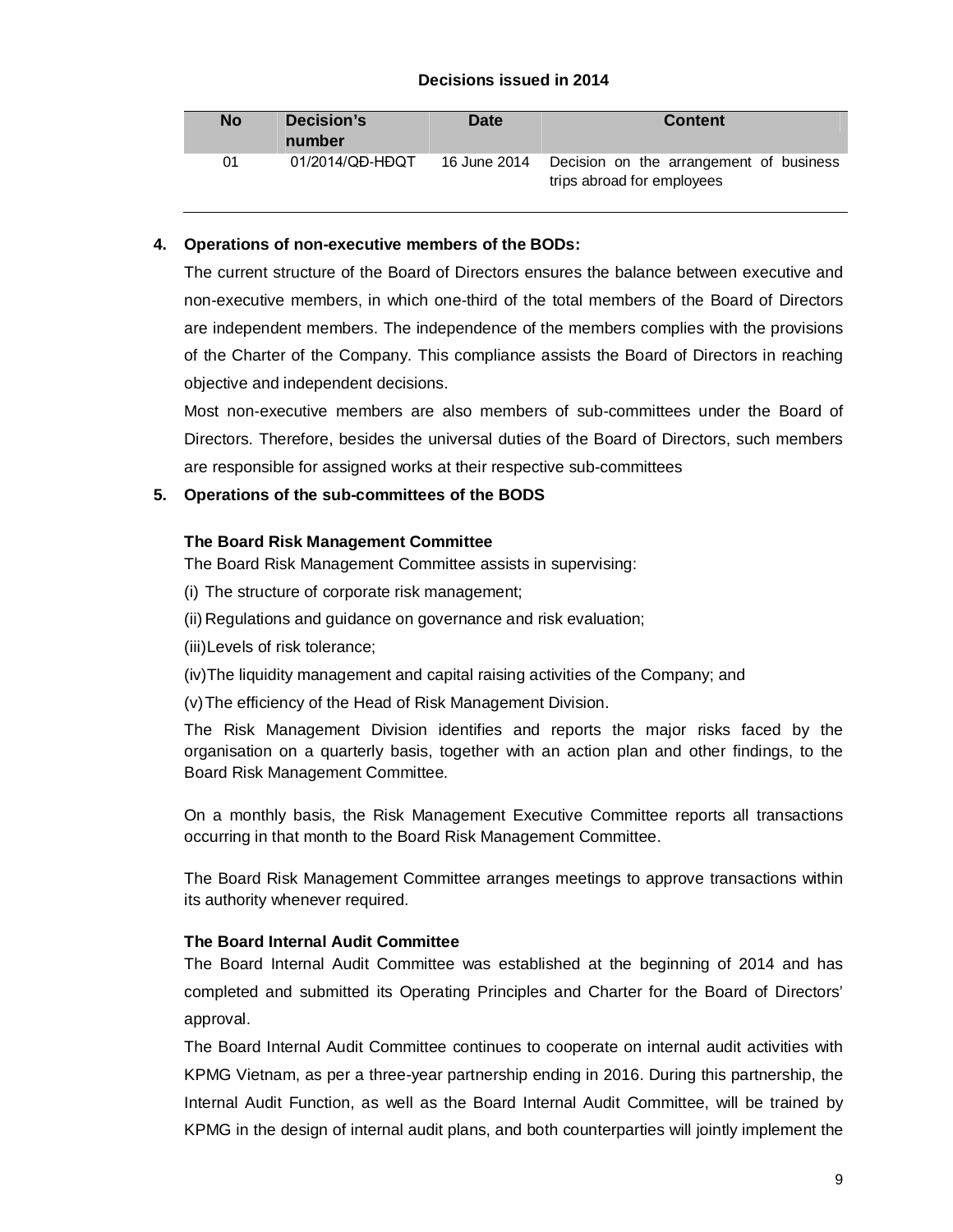annual, semi-annual or irregular internal audits. At the end of this partnership, HSC expects to have an independent and fully capable Internal Audit Function that reports directly to the Board Internal Audit Committee.

In September 2014, the Internal Audit Function commenced two internal audits, on the procedures and processes involved in margin lending and private client brokerage activities. These audits completed in November 2014 and January 2015 respectively. The Internal Audit Function submitted a report of audit findings and recommendations to the CEO and the Board Internal Audit Committee, after discussing with and incorporating feedback from the respective function heads.

#### **6. Chairman of the Board of Directors**

The separation of the roles of Chairman and CEO demonstrates a clear division of duties between the two functions, to ensure the independence of the Board of Directors and Management Team. This separation ensures the dispersion of power, and greater accountability and integrity in the decision-making processes carried out by the Board of Directors.

The Chairman, Do Hung Viet, is an independent member of the Board of Directors and was formerly the CEO of the Company during its first years of existence. Do Hung Viet was appointed to the Board of Directors in 2007, and is now serving his third term on the board.

#### **7. Appointment of members of the Board of Directors**

The selection and the appointment of new board members were implemented in accordance with the official process, as described clearly and transparently in the Charter and Corporate Governance Regulations of the Company.

In the event of changes to members during the term, the Board will nominate and appoint temporary members as required by the Charter and Corporate Governance Regulations of the Company. These members will be proposed at the subsequent AGM for official approval.

In 2014, there were no changes to the Board of Directors of HSC.

**8. Participation of members of the Board of Directors in corporate governance programs** All members of the Board of Directors participated in all activities relating to the governance of the Company and possessed certificates of corporate governance, except for Pham Nghiem Xuan Bac, who did not have the opportunity to take part in the program during the period.

#### **9. Assessment of the operational effectiveness of the Board of Directors**

The Board of Directors performed the following main actions in 2014, which collectively ensured a significant increase in the depth and quality of corporate governance mechanisms at HSC: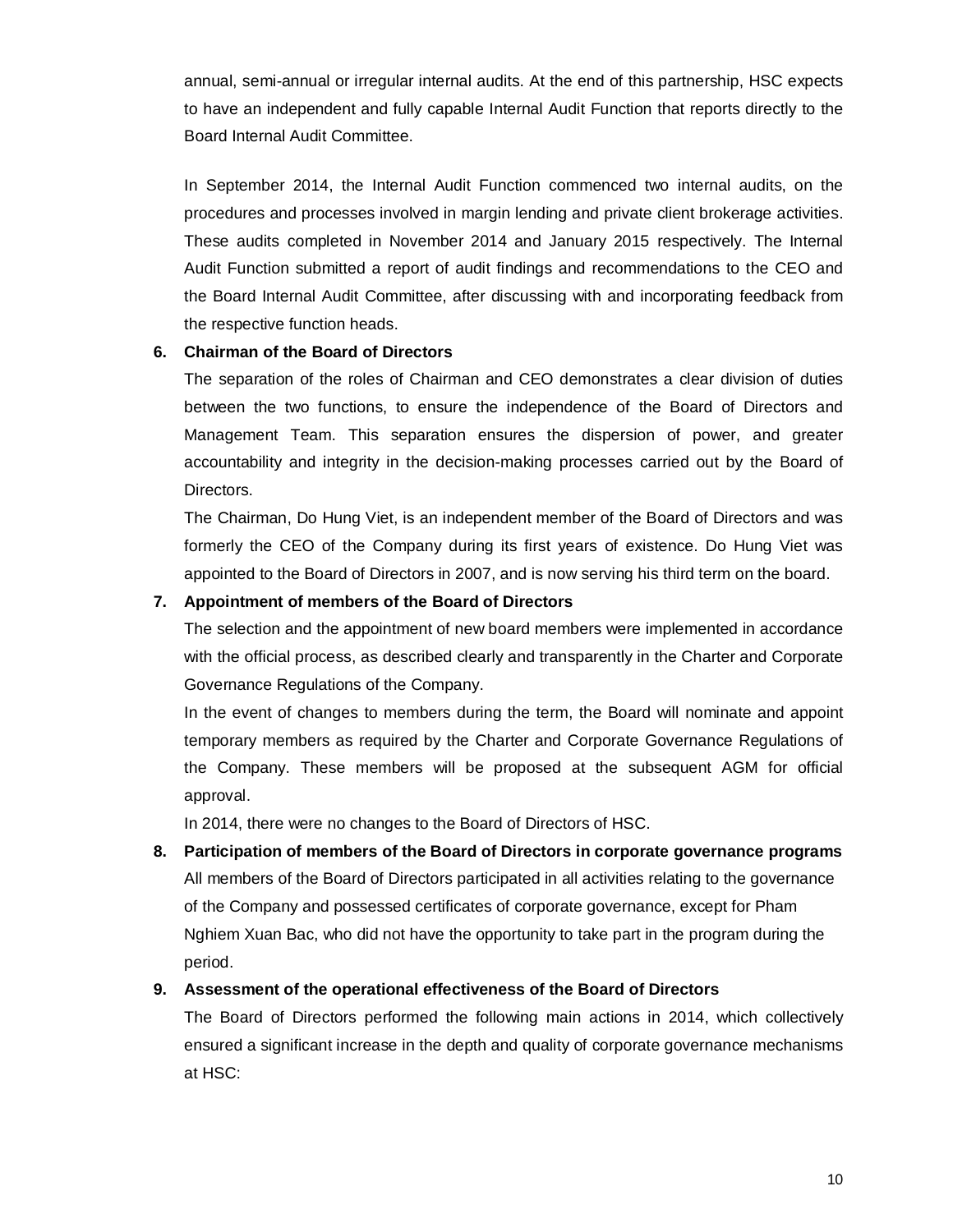- Maintainance of the periodic activities appropriate to the Company Charter, including ensuring the number of meetings, as well as the number of Board member attendees, meet the minimum legal requirements, while also promoting the efficiency of meetings;
- Ensuring the roles of independent and non-executive members were clearly defined in order to maximise interests of minority shareholders;
- Supervising the implementation of the resolutions of the Board of Directors and the 2014 AGM;
- Directing and supervising the implementation of various important projects of the Company, including those relating to risk management, internal audit, and improvements to business procedures;
- Establishment of the board sub-committees in compliance with the business requirements of securities firms. The board sub-committees completed the drafting of their Operating Principles and Charters during the period. The sub-committees periodically reported to the Board of Directors. Every member of the sub-committees proactively fulfilled their duties and made useful contributions throughout the period.

# *B. TRADINGS, REMUNERATION AND BENEFITS OF THE BOARD OF DIRECTORS, BOARD OF MANAGEMENT, AND THE BOARD OF SUPERVISOR*

## **1. Remuneration of the BOD and the BOS**

The operating fund of HSC's Board of Directors and Supervisory Board in 2014 amounts to one percent of profit after tax, as approved at the AGM FY2013.

Remuneration payments to members of the Board of Directors and Supervisory Board comply with Resolution 12/2011/NQ-HĐQT of the Board of Directors, dated 21 December 2011, on the approval of remuneration for the Board of Directors and Supervisory Board.

**Remuneration of the members of the Board of Directors in 2014**

*Unit : VND*

|     |                  |                 |                       |                  | UIII. VIVU                |
|-----|------------------|-----------------|-----------------------|------------------|---------------------------|
| No. | <b>Name</b>      | <b>Position</b> | <b>Specialisation</b> | <b>Executive</b> | <b>Remuneration level</b> |
|     |                  |                 |                       | role             | per month (VND,           |
|     |                  |                 |                       |                  | after tax)                |
| 01  | Do Hung Viet     | Chairman        | N                     |                  | Salary receving           |
| 02  | Le Anh Minh      | Vice            |                       |                  | 10,000,000                |
|     |                  | Chairman        |                       |                  |                           |
| 03  | Nguyen Thanh     | Vice            |                       |                  | 10,000,000                |
|     | Liem             | Chairman        |                       |                  |                           |
| 04  | Pham Nghiem      | Member          |                       |                  | 10,000,000                |
|     | Xuan Bac         |                 |                       |                  |                           |
| 05  | Hoang Dinh       | Member          |                       |                  | 10.000.000                |
|     | Thang            |                 |                       |                  |                           |
| 06  | Johan Nyvene     | Member          |                       |                  | Salary receiving          |
| 07  | Trinh Hoai Giang | Member          |                       |                  | Salary receiving          |
|     |                  |                 |                       |                  |                           |

**Remuneration of the members of the Supervisory Board in 2014**

*Unit: VND*

|  | No. | Name | Position |  |  | Specialisation Executive Remuneration |
|--|-----|------|----------|--|--|---------------------------------------|
|--|-----|------|----------|--|--|---------------------------------------|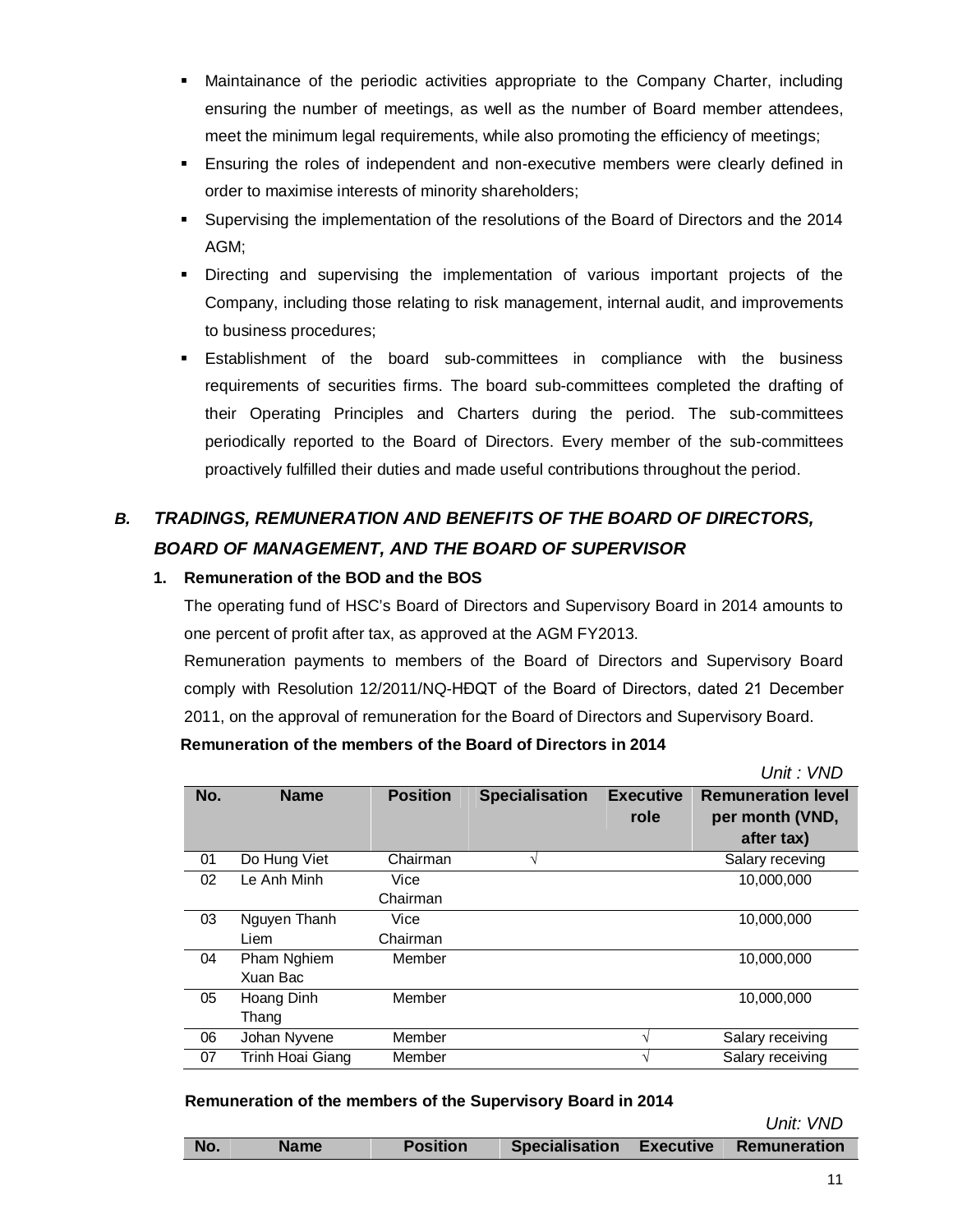|    |                  |          | role | level per month  |
|----|------------------|----------|------|------------------|
|    |                  |          |      | (VND, after tax) |
| 01 | Vo Van Chau      | Chairman |      | 10,000,000       |
| 02 | Doan Van Hinh    | Member   |      | 6,000,000        |
| 03 | Dang Nguyet Minh | Member   |      | 6,000,000        |

Based on the remuneration presented above and the prevailing number of members of the Board of Directors and Supervisory Board at certain times, the payment of remuneration and operating expenses to the members of the Board of Directors and Supervisory Board specifically are detailed below.

#### **Summary of remuneration of the Board of Directors**

- Total members: seven, including one member with a specialist role (the Chairman) and two executive members receiving salaries.
- Total remuneration: VND 559,999,992 (*including personal income tax*).

#### **Summary of remuneration of the Supervisory Board**

- **Total members: three**
- Total remuneration: VND 322,666,664 (*including personal income tax*).

**Table detailing remuneration and operating expenses of the Board of Directors and Supervisory Board in 2014** 

| No. | <b>Content</b>                                                                                     | Amount<br>(VND) |
|-----|----------------------------------------------------------------------------------------------------|-----------------|
|     | Operating fund of the Board of Directors and Supervisory Board at<br>the beginning of 2014         | 211,345,155     |
|     | Operating fund of the Board of Directors and Supervisory Board in                                  |                 |
|     | 2014 (1% of 2013 profit after tax)                                                                 | 2,821,743,107   |
| 01  | Remuneration of the Board of Directors & Supervisory Board in                                      |                 |
|     | 2014                                                                                               | 882,666,656     |
| 02  | Other operating expenses                                                                           | 1,564,190,358   |
|     | Operating fund of the Board of Directors & Supervisory Board<br>carried forward at the end of 2014 | 586,231,248     |

# **2. Regulation of bonuses to the members of the Board of Directors and Supervisory Board**

Besides the regulation of remuneration to the members of the Board of Directors and Supervisory Board as presented above, the non-executive independent members of the Board of Directors and Supervisory Board do not receive any amount as bonuses from the rewarding fund of the Company.

# **3. Regulation of the business expenses of the members of the Board of Directors and Supervisory Board**

At present, the Company incurs the business expenses (including those relating to the use of company cars; telephones; social, medical and other insurance; the annual health check, and and other items specified in the internal regulations of the Company) of the Chairman of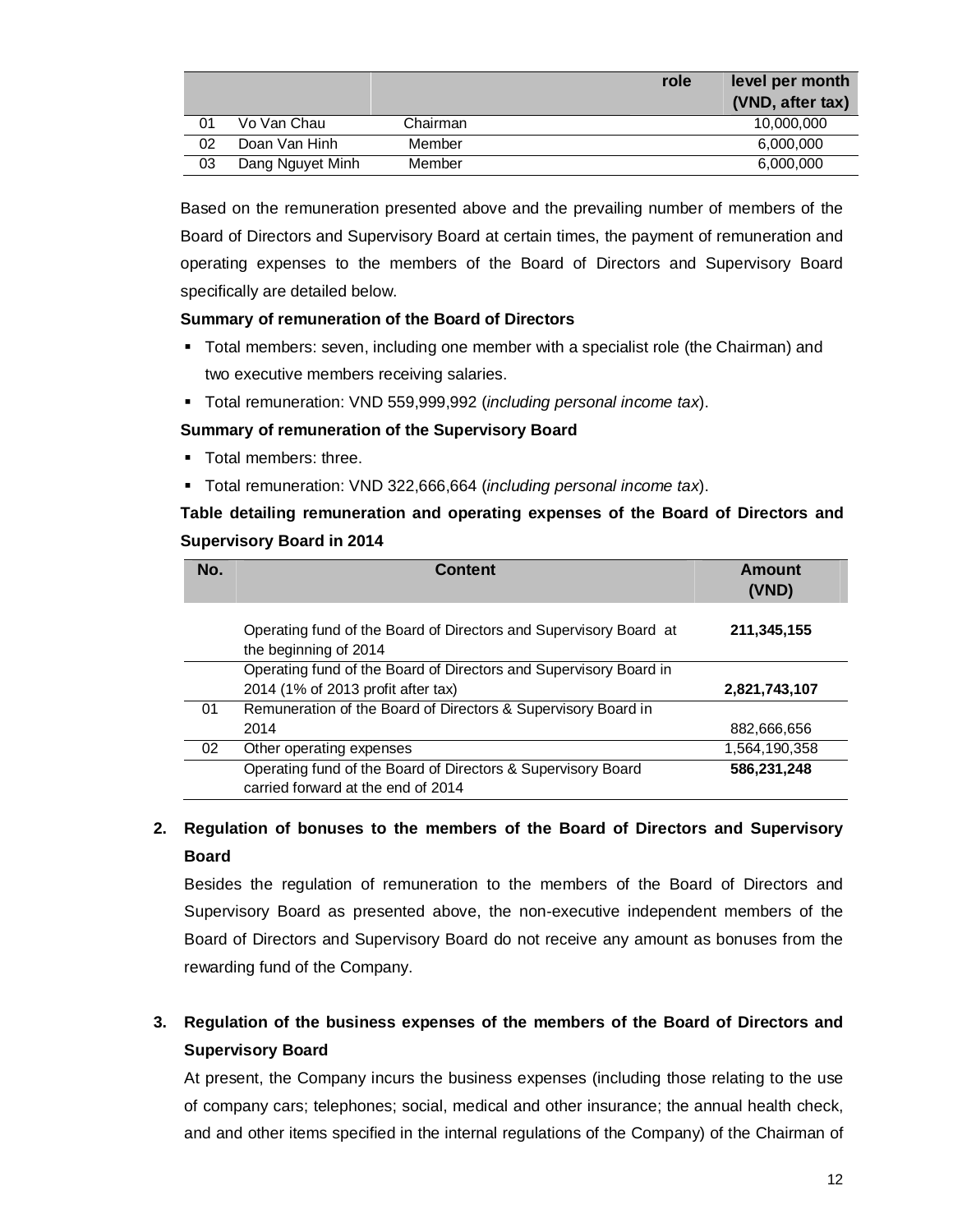the Board of Directors only. Only the business travel expenses of other members of the Board of Directors and Supervisory Board are incurred by the Company.

## **4. Share trading transactions of internal shareholders**

### **Share trading transactions**

In 2014, HSC recorded the following transactions of HCM shares:

| No. | <b>Transactor</b>          | <b>Relationship</b><br>with internal<br>shareholder<br>$\mathbf S$ | <b>Number of</b><br>shares owned<br>initially |        | <b>Number of shares</b><br>owned in the end<br>period |        | <b>Reasons for</b><br>increase,<br>decrease<br>(purchase, sell,<br>convert, reward)                                              |
|-----|----------------------------|--------------------------------------------------------------------|-----------------------------------------------|--------|-------------------------------------------------------|--------|----------------------------------------------------------------------------------------------------------------------------------|
|     |                            |                                                                    | <b>Number</b><br>of                           | $(\%)$ | <b>Number</b>                                         | $(\%)$ |                                                                                                                                  |
|     |                            |                                                                    | shares                                        |        | of<br>shares                                          |        |                                                                                                                                  |
| 01  | Pham<br>Nghiem Xuan<br>Bac | Member                                                             | 663,175                                       | 0.52   | 412,635                                               | 0.32   | 250,540 share<br>decrease after<br>sales from 05 to 25<br>March 2014                                                             |
|     |                            |                                                                    | 412,635                                       | 0.32   | 392,630                                               | 0.31   | 20,005 share<br>decrease after<br>sales from 28 April<br>to 15 May 2014                                                          |
|     |                            |                                                                    | 392,630                                       | 0.31   | 360,000                                               | 0.28   | 32,630 share<br>decrease after<br>sales from 13 June<br>to 11 July 2014                                                          |
| 02  | Cong Huong<br>JSC.         | Company<br>related to<br>Pham Nguyen<br>Xuan Bac                   | 631,672                                       | 0.49   | 731,672                                               | 0.57   | 100,000 share<br>increase after<br>purchases from 05<br>to 25 March 2014                                                         |
|     |                            |                                                                    | 731,672                                       | 0.57   | 751,672                                               | 0.59   | 200.000 share<br>increase after<br>purchases from 28<br>April to 14 May<br>2014                                                  |
|     |                            |                                                                    | 751,672                                       | 0.59   | 751,672                                               | 0.59   | Registered to buy<br>100,000 shares<br>from 13 June to 11<br>July 2014 but no<br>purchases made<br>due to<br>inappropriate price |
|     |                            |                                                                    | 751,672                                       | 0.59   | 651,672                                               | 0.51   | 100.000 share<br>decrease after<br>sales from 14<br>August to 12<br>September 2014                                               |
| 04  | <b>Trinh Hoai</b><br>Giang | Member of the<br>Board; Deputy<br>CEO                              | 404,635                                       | 0.31   | 123,665                                               | 0.09   | 280,970 share<br>decrease after<br>sales on 21 March<br>2014                                                                     |
|     |                            |                                                                    |                                               |        |                                                       |        | 100.000 share<br>decrease after                                                                                                  |